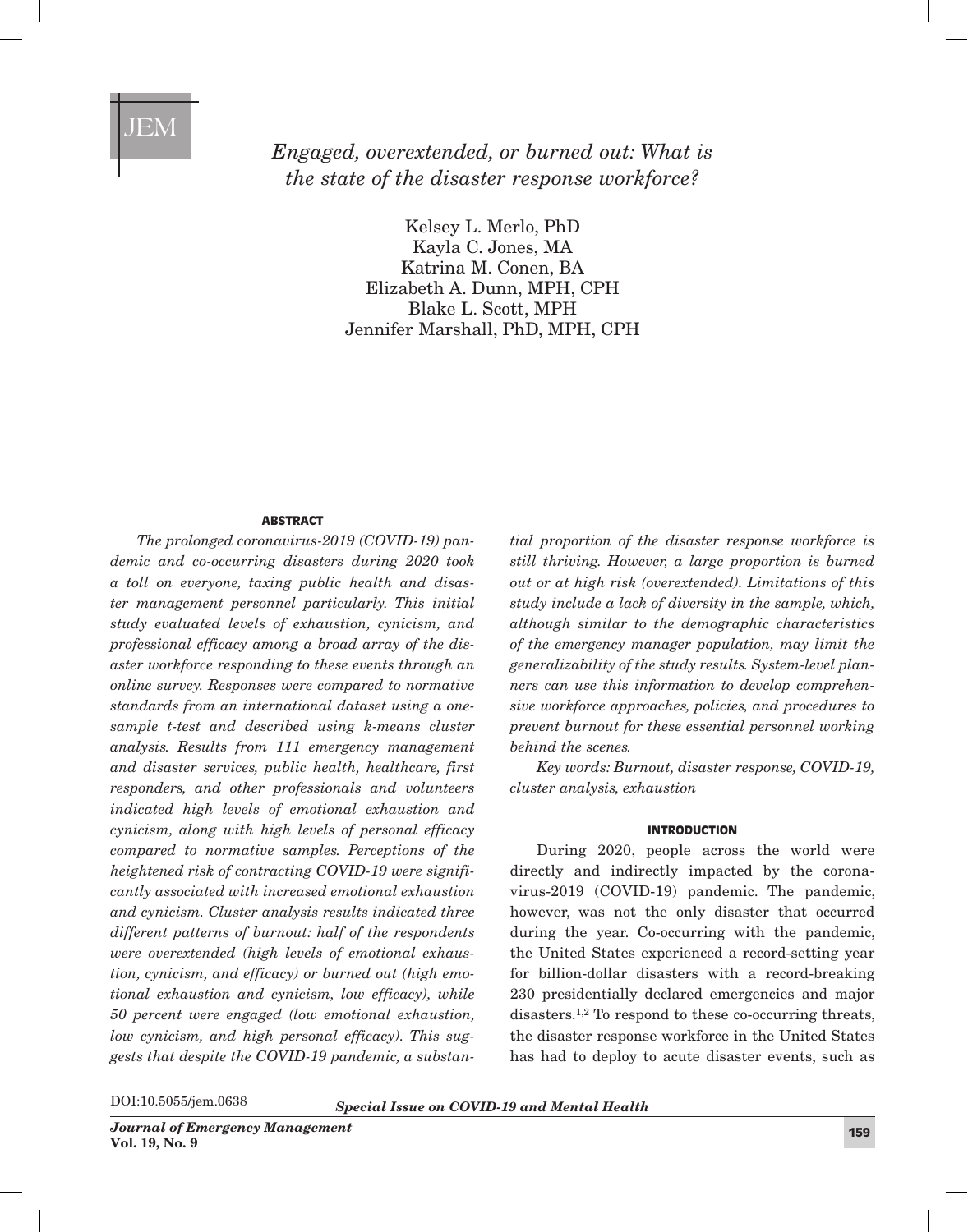hurricanes making landfall along the Gulf Coast and the Caribbean, the West Coast wildfire season, or the Iowa derecho, while managing the chronic risks associated with the pandemic. These prolonged threats have the potential to overwhelm workers' resources and result in professional burnout.3,4 This study analyzes levels of emotional exhaustion, cynicism, and professional efficacy within the US disaster response workforce tasked with operational response to compounding threats compared to population-level norms. This study is limited, in part, by a comparatively small and homogenous sample; generalizations of this study to diverse populations should be done with care.

## LITERATURE REVIEW

Burnout during the COVID-19 pandemic has received extensive attention, especially as it applies to medical professionals and frontline healthcare workers.5-15 Less studied, however, is the psychological health of the individuals coordinating the response to the pandemic and other co-occurring disasters. These individuals have had to respond to changing work roles throughout the pandemic response that have placed them at risk for burnout. Burnout, recognized by the World Health Organization (WHO) as a syndrome resulting from unmanaged and chronic workplace stress, $16$  is traditionally characterized by high levels of emotional exhaustion and cynicism and low levels of personal efficacy.<sup>4</sup>

Research on post-disaster burnout among disaster response personnel has primarily examined burnout following an acute event, such as an earthquake, a wildfire, or a hurricane incident. $17-21$  Less studied, however, is the influence of ongoing disasters on workers' health. This disconnect is especially surprising considering that burnout is thought to be influenced, primarily, by exposure to chronic stressors. $3,16$ Moreover, the COVID-19 pandemic has occurred, in many cases, simultaneously alongside acute disaster incidents. This combination of co-occurring and ongoing activations has the potential to create prolonged job demands that may lead to burnout.<sup>3</sup> As the COVID-19 pandemic continues, many disaster response personnel are facing months of continued

elevated work demands as they respond to the pandemic, prepare for seasonal natural hazards, eg, floods, hurricanes, wildfires, tornadoes, and manage vaccination distributions. Due to the prolonged demands, we posit that the disaster response workforce will report higher levels of burnout than the general population.

> H1: Individuals in the disaster response workforce will report higher levels of burnout than expected compared to the general population.

In addition to the normal occupational demands that are facing the disaster response workforce, we also postulate that individuals are facing stressors uniquely related to the COVID-19 pandemic. Specifically, individuals may have varying perceptions of their likelihood of contracting COVID-19 and the potential severity of the virus on their health or their family's health. These perceptions may be an additional stressor that can contribute to burnout. Previous research has connected fear of physical harm to burnout among healthcare workers, finding that fear of contracting HIV, fear of physical assault, and fear of workplace violence are related to increased emotional exhaustion. $22-24$  Similarly, a study of frontline nurses during the COVID-19 pandemic found positive correlations between fear and burnout dimensions of emotional exhaustion, depersonalization, and personal accomplishment.<sup>25</sup> Extending this study, we suggest that perceptions of contracting COVID-19 and the potential severity of contraction will contribute to job burnout among disaster response workers.

> H2: Perceptions of (a) the likelihood of contracting COVID-19 and (b) the potential severity of COVID-19 for the individual's health will be related to increased burnout.

Thus far, our discussion of job burnout has deemphasized the dimensions of burnout. However, the scope of emotional exhaustion, cynicism, and personal efficacy contributes uniquely to the experience

*Special Issue on COVID-19 and Mental Health*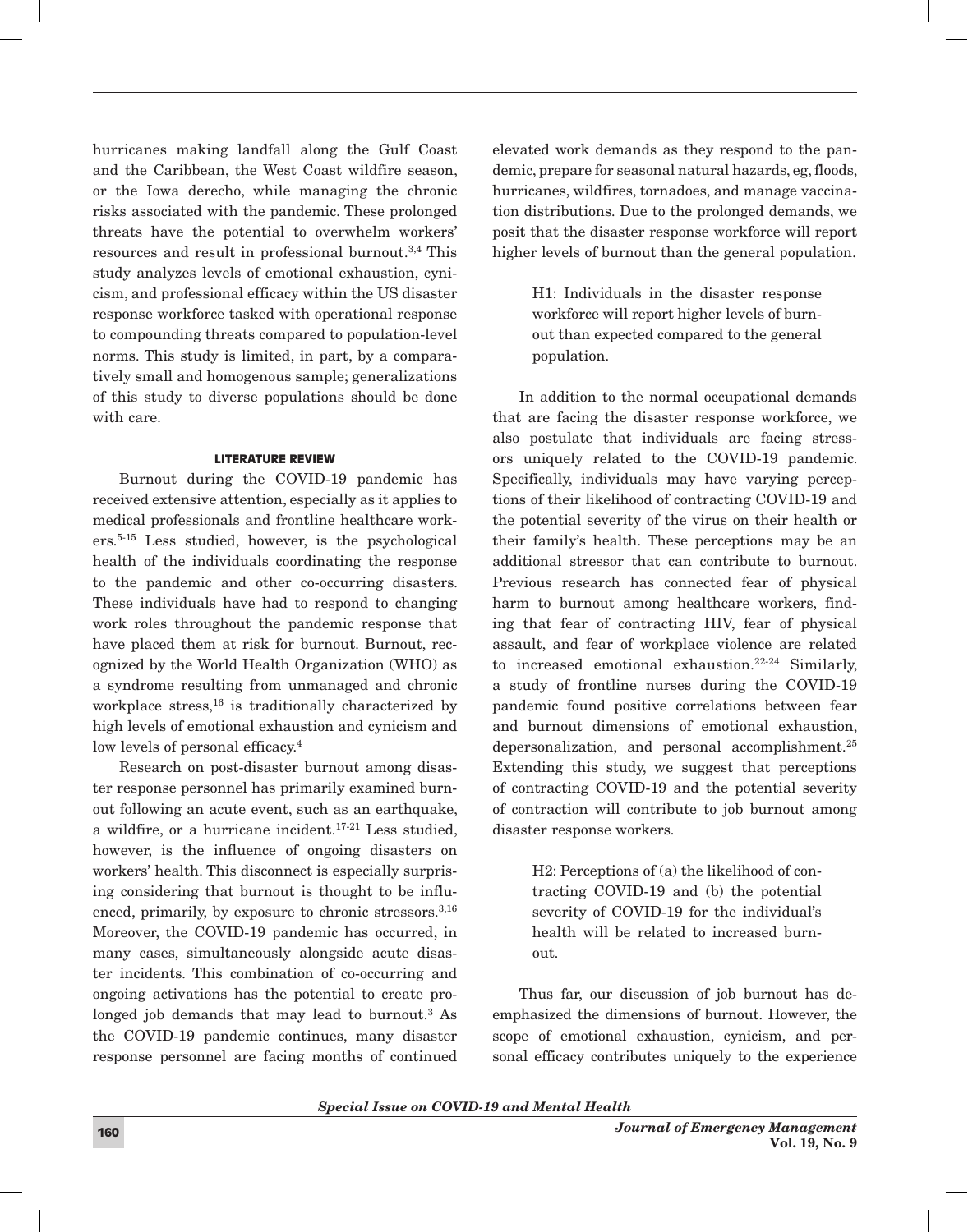and development of burnout for the individual.4,26 Emotional exhaustion is often viewed as a necessary component of burnout. Cynicism, or feelings of distance or disconnect from one's job, consistently has a strong, positive relationship with burnout. Reduced personal efficacy, on the other hand, is less reliably related to emotional exhaustion.27 Sequential models of the development of burnout suggest that this is because reduced personal efficacy develops after prolonged exhaustion and cynicism.28 Thus, high levels of exhaustion and cynicism may be considered as a "warning" for reduced personal efficacy. Based on this dimensionalized view of burnout, we also conducted exploratory analyses to discover the patterns of how burnout presents among the disaster response workforce.

> RQ1: What clusters best describe the disaster response workforce along the dimensions of burnout, eg, emotional exhaustion, cynicism, and personal efficacy.

## **METHODS**

# *Procedure*

A survey was conducted among disaster response personnel from October to December 2020. The survey included items measuring burnout and demographic information, including zip code, county of residence, and job role. The research project was reviewed and determined exempt by the University of South Florida Institutional Review Board. To be eligible to participate, individuals had to be 18 years of age or older and work or volunteer in response to a disaster event. Participants were recruited using a snowball sampling approach through disaster management and emergency response listservs, professional associations and working groups, eg, CONVERGE Working Group calls,<sup>29</sup> and through social media groups, eg, Facebook, Reddit, Twitter, and LinkedIn.

# *Participants*

A total of 121 surveys were completed. Five surveys were excluded because participants were from outside the United States, eg, Mexico and Canada, and six were excluded for missing responses. The final sample was 111 surveys. The sample consisted

of majority male respondents  $(56.8 \text{ percent}, n = 63)$ , mostly White  $(89.2$  percent,  $n = 99$ ), and non-Hispanic Latino (91.9 percent,  $n = 102$ ).

# *Measures*

Burnout: The Maslach Burnout Inventory-General Survey (MBI-GS) was used to measure burnout.<sup>30</sup> The MBI-GS contains 16 items assessing the three facets of burnout: emotional exhaustion, eg, "I feel emotionally drained from my work,"  $\alpha = .94$ ; cynicism, eg, "I have become more cynical about whether my work contributes anything,"  $\alpha$  = .88; and professional efficacy, eg, "I can effectively solve the problems that arise in my work,"  $\alpha = .74$ . Response options were Likerttype responses, eg, from  $0 =$  Never to  $6 =$  Every day.

Perceptions of COVID-19: A single question assessed perceptions of contracting COVID-19 ("How likely do you think it is that you will get COVID-19?") and potential severity of COVID-19 ("How severely do you think COVID-19 would affect your health?"). Response options were Likert-type responses, eg, from  $1 = Not$  at all likely to  $5 = Extremely$  likely and from  $1 =$  Not at all to  $5 =$  Very much.

Qualitative questions and coding: Open-response questions were collected to capture descriptive information about participants, such as the name of the organization or agency they work for and their emergency response role. Responses were qualitatively coded into their disaster response jurisdiction, eg, city, county, state, federal, private industry, or voluntary organizations active in disaster; organization type, eg, disaster services, emergency management, healthcare, public health, or other; and work role, eg, first responder, management, staff, or volunteer. The responses were initially coded by two of the coauthors with subject matter expertise. They exhibited strong levels of agreement for each of the codes with Cohen's kappa above .6 (jurisdiction *k* = .857, organization *k* = .669, and role  $k = .825$ .<sup>31</sup> A third author independently reviewed all responses with disagreement to reach full agreement.

Comparison burnout databases: The combined database provided mean and standard deviation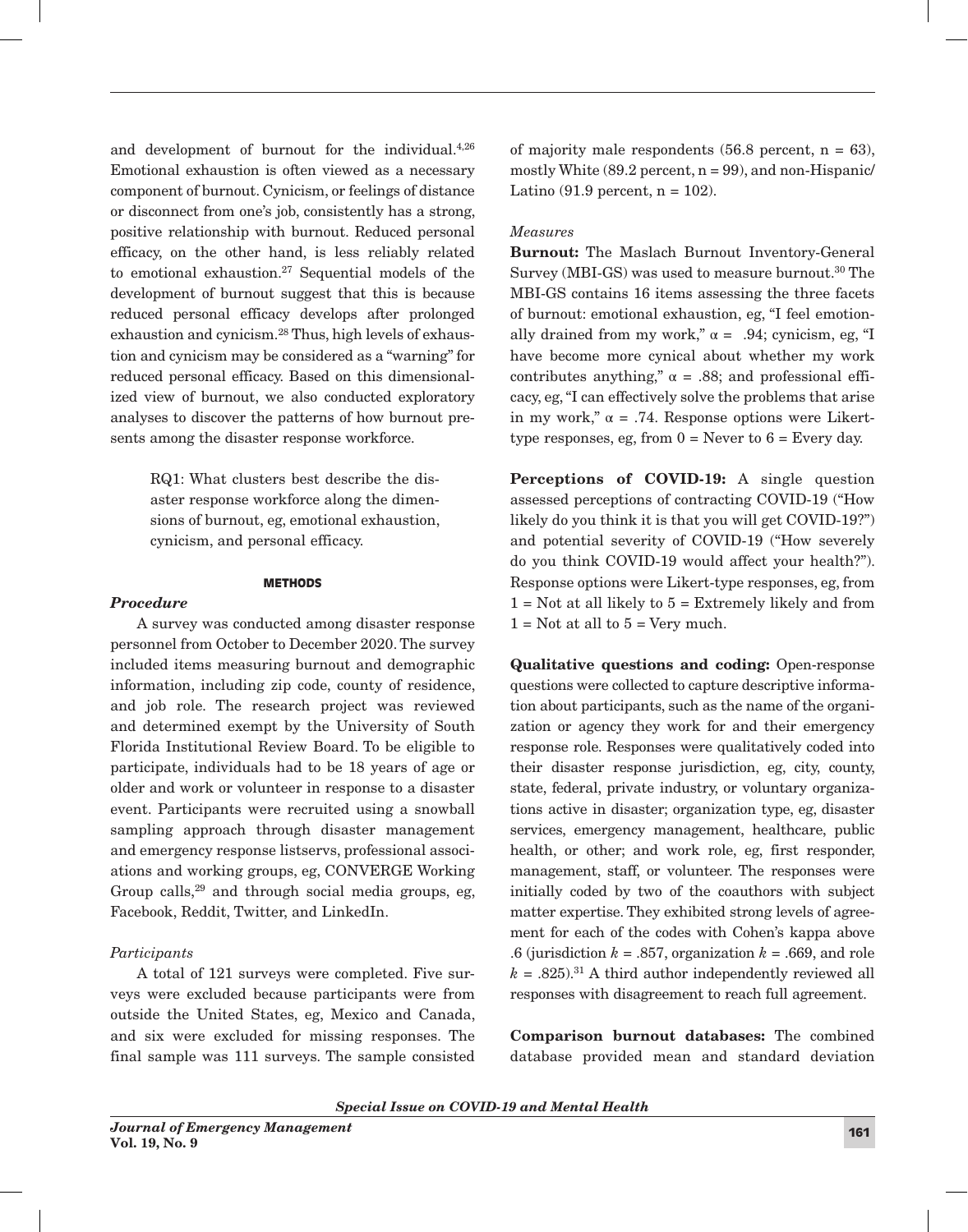normative data for each burnout measure (exhaustion, cynicism, and professional efficacy).30 The sample population is 47,800 for exhaustion, 47,752 for cynicism, and 47,843 for professional efficacy. The sample consists of 51.9 percent  $(n = 24,732)$  men and 48.1 percent  $(n = 22,904)$  women. Participants were from 17 countries and 41 occupations. The database is composed of data that were collected from 1996 to 2015 from multiple international studies.

#### RESULTS

## *Demographic information of participants*

Of the 111 participants who completed the survey, 57 percent (n = 64) were primarily married and 85 percent  $(n = 94)$  were employed full time. Participants were also educated, with a majority of them having earned a bachelor's or master's degree  $(81$  percent,  $n = 90$ ). Qualitative coding of participants' organization/agency and work role indicates that respondents are responsible for a variety of jurisdictions. Specifically, responses indicating jurisdictions ranged across government levels such as city/ county (n = 36), state (n = 11), and federal (n = 15) as well as industry/business organizations  $(n = 11)$  and voluntary organizations active in disaster (VOADs; n = 17). Respondents worked in organizations that focused on emergency management  $(n = 58)$ , disaster services  $(n = 20)$ , public health  $(n = 5)$ , healthcare/ medical  $(n = 3)$ , and other organizations spanning community, education, and government services (n  $= 10$ ). Finally, respondents were primarily staff (n  $=$ 53) or management  $(n = 31)$ , although respondents also included volunteers  $(n = 12)$  and first responders  $(n = 7)$ . Demographic information on respondents is presented in Table 1.

#### *Prevalence of burnout*

To address the prevalence of burnout within the disaster response workforce, a series of onesample *t*-tests and a cluster analysis were conducted. Descriptive information for burnout dimensions is

| Table 1. Respondent characteristics           |    |                                       |                         |                           |                |  |  |
|-----------------------------------------------|----|---------------------------------------|-------------------------|---------------------------|----------------|--|--|
| <b>Sex</b>                                    | N  | Race                                  | n                       | <b>Ethnicity</b>          | n              |  |  |
| Male                                          | 63 | White                                 |                         | Not Hispanic or Latino    | 102            |  |  |
| Female                                        | 47 | <b>Black or African American</b><br>5 |                         | Hispanic or Latino        | 8              |  |  |
| Not reported                                  | 1  | Asian                                 |                         | Not reported              | 1              |  |  |
|                                               |    | Other                                 | 3                       |                           |                |  |  |
| Education                                     | N  | <b>Marital status</b>                 | <b>Employment</b><br>n  |                           | n              |  |  |
| Less than a high school diploma               | 1  | Single                                |                         | Student                   | 1              |  |  |
| High school degree or equivalent              | 11 | Living with a partner                 | 3                       | <b>Employed part time</b> | $\overline{2}$ |  |  |
| Bachelor's degree                             | 48 | Married                               | 64                      | <b>Employed full time</b> | 94             |  |  |
| Master's degree                               | 37 | <b>Divorced</b>                       | 14<br><b>Disability</b> |                           | 3              |  |  |
| Doctorate                                     | 5  | Widowed                               | $\overline{2}$          | Retired                   | 7              |  |  |
| Other, eg, associate's degree, certifications | 9  |                                       |                         | Unemployed                | 1              |  |  |
|                                               |    |                                       |                         | Not reported              | 2              |  |  |
| <b>Jurisdiction</b>                           | N  | <b>Organization type</b>              | n                       | Work role                 | n              |  |  |
| City/county                                   | 36 | Emergency management                  | 58                      | Staff                     | 53             |  |  |
| State                                         | 11 | Disaster services                     | 20                      | Management                | 31             |  |  |
| Federal                                       | 15 | 10<br>Other (community,               |                         | Volunteer                 | 12             |  |  |
| Industry/business                             | 11 | education, or government)             |                         | First responder           | 7              |  |  |
| VOAD                                          | 17 | 5<br>Public health                    |                         | Not reported              | 8              |  |  |
| Not reported                                  | 21 | Healthcare/medical                    | 3                       |                           |                |  |  |
|                                               |    | Not reported                          | 15                      |                           |                |  |  |

*Special Issue on COVID-19 and Mental Health*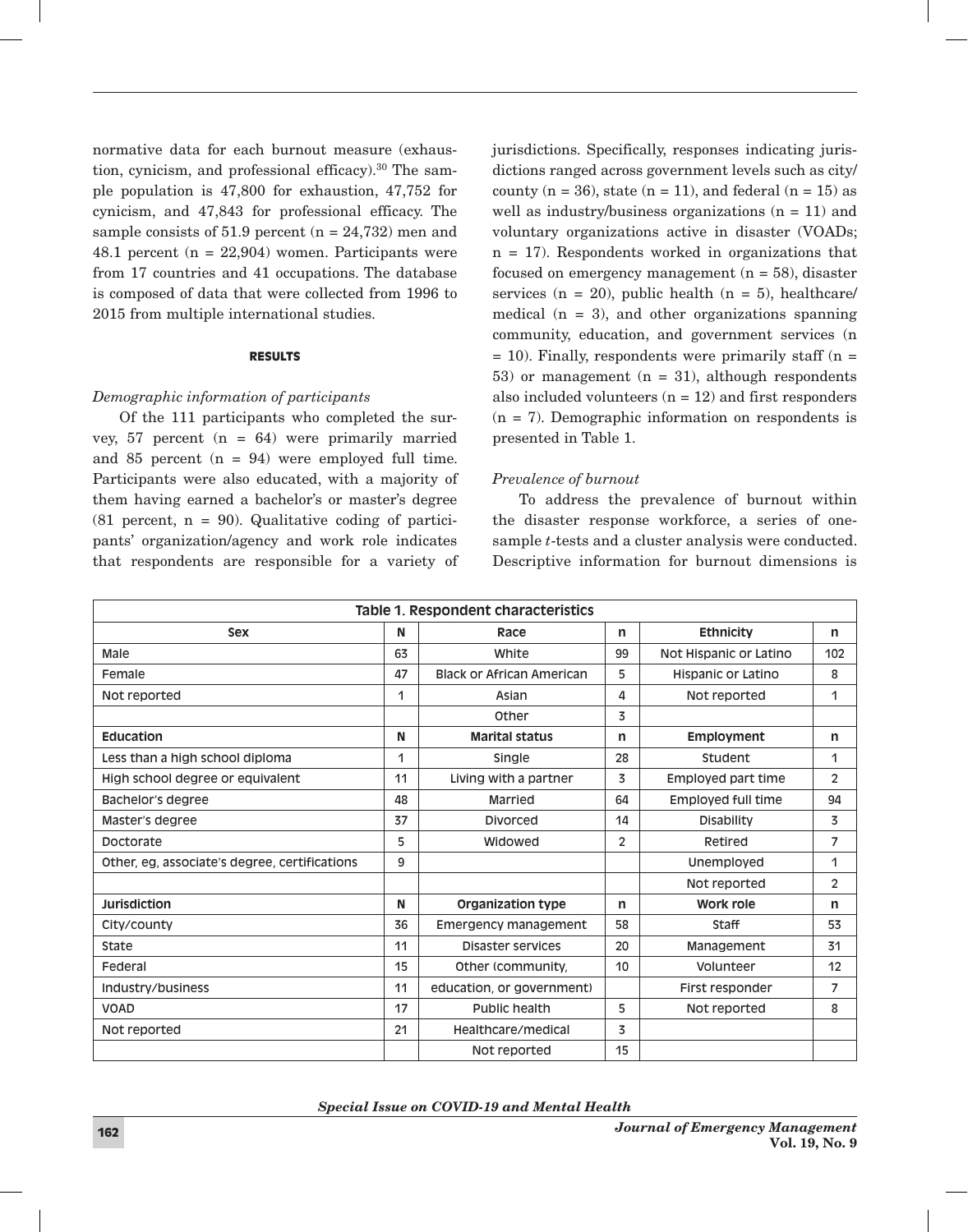presented in Table 2. A series of one-sample *t*-test was used to compare the sample means of each burnout subscale measure (exhaustion, cynicism, and professional efficacy) to a normative dataset. 30 The one-sample *t*-tests indicate that burnout levels in the disaster response sample are significantly different from the comparative burnout levels from the normed dataset. Specifically, disaster response personnel reported higher levels of emotional exhaustion,  $t(110) = 4.52$ ,  $p < 0.01$ , and cynicism,  $t(110)$  $= 3.25$ ,  $p < 0.01$ . Interestingly, disaster response personnel also reported higher levels of personal efficacy than the normative dataset,  $t(110) = 9.40$ , p < 0.01. An exploration of the effect sizes indicates a moderate-to-large effect of the disaster response personnel sample compared to the normative dataset. Specifically, moderately small to large effects were

found for emotional exhaustion (Cohen's  $d = 0.43$ ), cynicism (Cohen's  $d = 0.31$ ), and personal efficacy (Cohen's  $d = 0.89$ ).<sup>33</sup>

# *Burnout and COVID-19 perceptions*

A series of multivariate regressions were conducted to determine if perceptions of COVID-19 likelihood and severity predicted respondents' levels of emotional exhaustion, cynicism, and personal efficacy (Table 3). Multivariate analyses were conducted to account for expected intercorrelations between the burnout dimensions. Multivariate analysis indicates a significant effect of perceptions of the likelihood of contracting COVID-19 on the burnout dimensions of emotional exhaustion, cynicism, and personal efficacy,  $F(3, 106) = 3.61$ ,  $p = .02$ , and Pillai's trace = .093. Post hoc univariate

| Table 2. Means, standard deviations, and correlations                                |      |           |          |          |     |        |
|--------------------------------------------------------------------------------------|------|-----------|----------|----------|-----|--------|
| Variable                                                                             | М    | <b>SD</b> |          |          |     |        |
| 1. Emotional exhaustion (0-6)                                                        | 2.99 | 1.71      |          |          |     |        |
| 2. Cynicism $(0-6)$                                                                  | 2.26 | 1.69      | $.70**$  |          |     |        |
| 3. Personal efficacy (0-6)                                                           | 5.06 | 0.81      | $-.29**$ | $-.41**$ |     |        |
| 4. COVID-19 likelihood (1-5)                                                         | 3.07 | 1.10      | $21*$    | $27**$   | .01 |        |
| 5. COVID-19 severity (1-5)                                                           | 3.27 | 1.11      | .12      | .10      | .02 | $.27*$ |
| Notes: M and SD are used to represent the mean and standard deviation, respectively. |      |           |          |          |     |        |

 $\mathrm{p}$  < .05;  $\mathrm{p}$  < .01.

|r| < .3 indicates a small effect size; |r| > .3 and |r| < .5 indicate a moderate effect size; and |r| > .5 indicates a large effect size.<sup>32</sup>

| Table 3. Linear regressions of COVID-19 perceptions on emotional exhaustion, cynicism, and personal efficacy                                                                             |                                    |           |                     |           |                              |           |
|------------------------------------------------------------------------------------------------------------------------------------------------------------------------------------------|------------------------------------|-----------|---------------------|-----------|------------------------------|-----------|
|                                                                                                                                                                                          | <b>DV: Emotional</b><br>exhaustion |           | <b>DV: Cynicism</b> |           | <b>DV: Personal efficacy</b> |           |
|                                                                                                                                                                                          | Coef.                              | <b>SE</b> | Coef.               | <b>SE</b> | Coef.                        | <b>SE</b> |
| <b>Intercept</b>                                                                                                                                                                         | $2.98**$                           | .16       | $2.24**$            | .15       | 5.06                         | .08       |
| COVID-19 likelihood (1–5)                                                                                                                                                                | $.33^*$                            | .15       | $.41**$             | .14       | .004                         | .07       |
| $\mathbb{R}^2$                                                                                                                                                                           | .045                               |           | .074                |           | 0.00                         |           |
|                                                                                                                                                                                          |                                    |           |                     |           |                              |           |
|                                                                                                                                                                                          | Coef.                              | <b>SE</b> | Coef.               | <b>SE</b> | Coef.                        | <b>SE</b> |
| Intercept                                                                                                                                                                                | $2.98**$                           | .16       | $2.24**$            | .16       | .506**                       | .08       |
| COVID-19 severity (1–5)                                                                                                                                                                  | .18                                | .15       | .15                 | .15       | .01                          | .07       |
| $\mathbb{R}^2$                                                                                                                                                                           | .013                               |           | .010                |           | .0002                        |           |
| Notes: $p < .05$ ; $p < .01$ .<br>$R^2$ = .04 indicates a small effect size; $R^2$ = .25 indicates a moderate effect size; and $R^2$ = .64 indicates a strong effect size. <sup>34</sup> |                                    |           |                     |           |                              |           |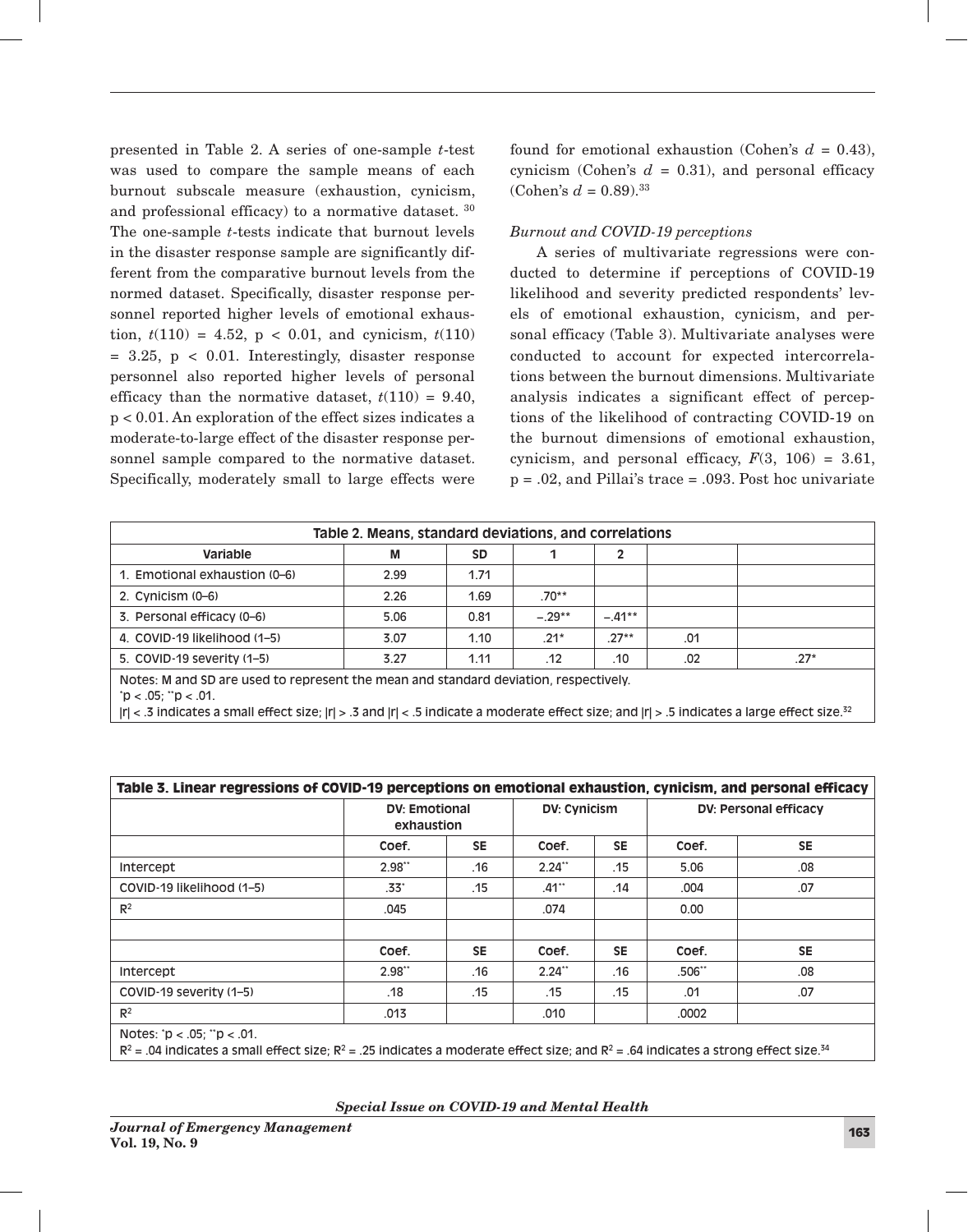analyses indicate a significant effect of perceptions of COVID-19 likelihood on emotional exhaustion  $(b = .33, SE = .15, p = .03)$  and cynicism  $(b = .41, SE)$  $= .14$ ,  $p = .004$ ). A significant effect was not found for personal efficacy  $(b = .004, SE = .07, p = .95)$ ; personal efficacy was not related to perceptions of the likelihood of contracting COVID-19.

A separate multivariate analysis was conducted to examine perceptions of COVID-19 severity on dimensions of burnout. A significant effect was not found,  $F(3, 106) = .66$ ,  $p = .58$ , and Pillai's trace = .018, indicating that perceptions of COVID-19 severity did not influence self-reports of emotional exhaustion, cynicism, or personal efficacy.

## *Cluster analysis*

An exploratory *k*-means cluster analysis was conducted to investigate how observations are organized into different groups with common characteristics along the facets of burnout. The optimal number of clusters was determined using the NbClust package in R and the gap statistic. The NbClust package provides an overview of 30 indices to determine the

optimal number of clusters for the observed data.<sup>35</sup> The gap statistic compares the change in withincluster dispersion to determine the optimal number of clusters.36 The NbClust package and the gap statistic indicated that three clusters provided the optimal number of clusters for the current data, (see Figure 1).

The three-cluster solution indicates that respondents can be characterized by three different patterns of burnout (Table 4). The first group describes disaster response personnel that are overextended; they are high on emotional exhaustion  $(M = .82)$ , cynicism  $(M = .48)$ , and personal efficacy  $(M = .49)$ . These respondents are exhausted and cynical, but they still feel efficacious in their work. The second cluster describes disaster response personnel that are burned out; they are high on emotional exhaustion  $(M = .82)$ and cynicism  $(M = .99)$  and low on personal efficacy  $(M = -1.51)$ . These respondents fit the classic burnout profile where they are exhausted, cynical, and feel ineffective in their work. The third and final cluster describes respondents who feel engaged; they are low on emotional exhaustion  $(M = -.83)$  and cynicism  $(M = -0.71)$  and high on personal efficacy  $(M = 0.37)$ .



Figure 1: Cluster analysis of burnout dimensions of emotional exhaustion, cynicism, and personal efficacy.

*Special Issue on COVID-19 and Mental Health*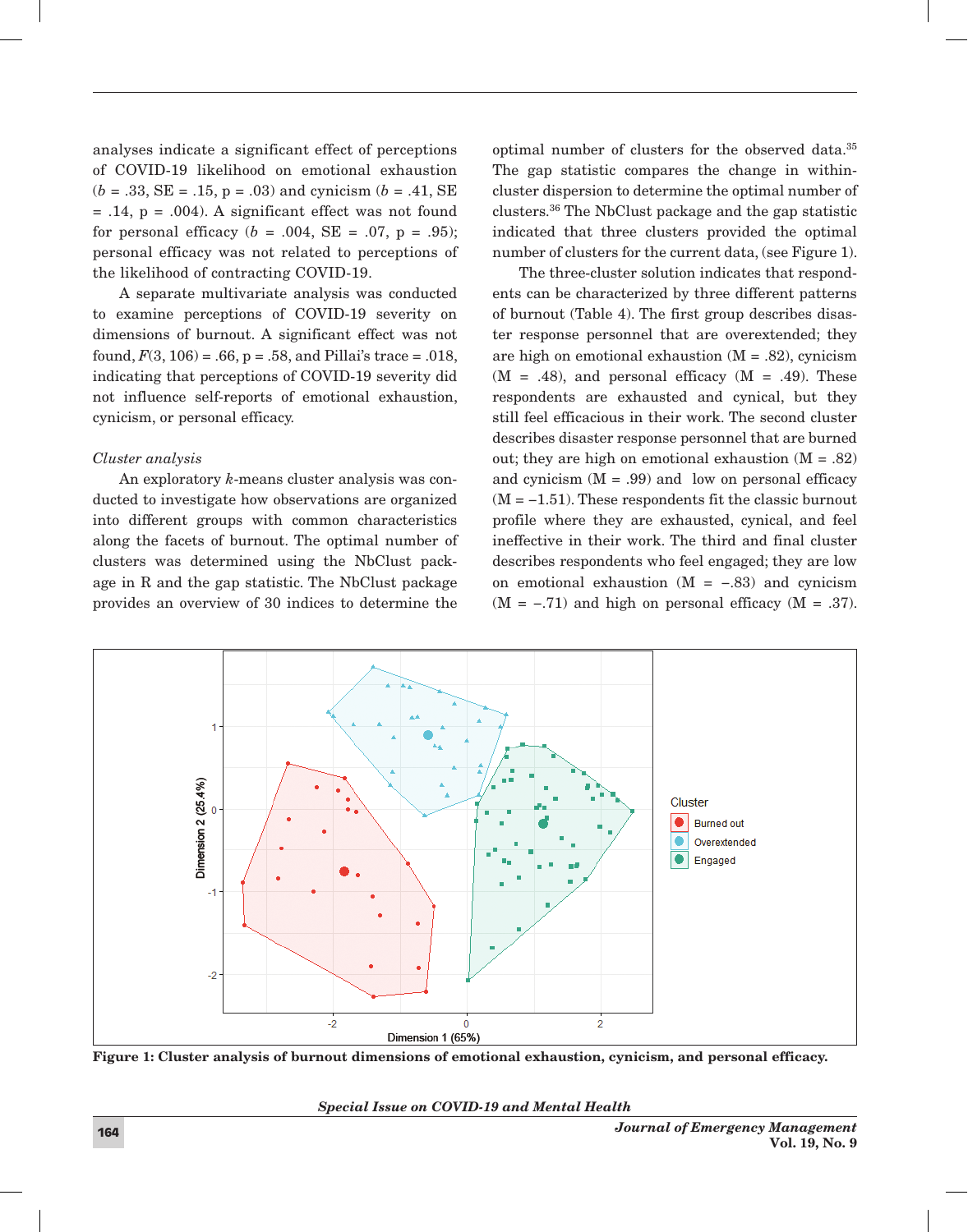| Table 4. Cluster analysis means                                                                       |    |                             |          |                          |  |  |  |
|-------------------------------------------------------------------------------------------------------|----|-----------------------------|----------|--------------------------|--|--|--|
| Cluster                                                                                               | N  | Cluster means               |          |                          |  |  |  |
|                                                                                                       |    | <b>Emotional exhaustion</b> | Cynicism | <b>Personal efficacy</b> |  |  |  |
| Overextended                                                                                          | 32 | .82                         | .48      | .49                      |  |  |  |
| Burned out                                                                                            | 24 | .82                         | .99      | $-1.51$                  |  |  |  |
| Engaged                                                                                               | 55 | $-.83$                      | $-.71$   | .37                      |  |  |  |
| Note: N indicates the number of respondents included in each cluster. Cluster means are standardized. |    |                             |          |                          |  |  |  |

These respondents feel efficacious in their work and are not emotionally exhausted or cynical about their jobs. The described clustering accounts for 62 percent of the total variance in the data.

# **DISCUSSION**

In addition to the COVID-19 pandemic, the United States faced several devastating disasters including a record-breaking year in the Atlantic hurricane season with 30 named storms, devastating wildfires on the West Coast, and the costliest thunderstorm on record in the Midwest.1 As jurisdictions across the country were faced with new challenges due to the COVID-19 pandemic in addition to a busy year of weatherrelated disasters, 2020 brought a lot of uncertainty to the field of disaster management, specifically regarding workforce availability and roles due to the associated risks of COVID-19. The co-occurring nature of the COVID-19 pandemic with these acute disaster events has the potential to overwhelm and overwork the disaster response workforce.3 In this study, we addressed the occurrence of burnout in a sample of disaster response workers. Specifically, we addressed the rates of burnout in the disaster response workforce compared to the population, the impact of COVID-19 perceptions on burnout, and the organization of burnout symptoms into descriptive clusters.

This study makes three practical contributions. First, it compares a sample of disaster response personnel to a normative dataset representative of the general population to determine if disaster response personnel are experiencing burnout at higher levels than expected. This provides initial evidence of the state of the disaster response workforce 8–10 months into the COVID-19 pandemic and highlights the need for additional resources for these workers. Disaster

response workers encompasses staff  $(n = 53)$ , management  $(n = 31)$ , volunteers  $(n = 12)$  and first responders  $(n = 7)$  who work in emergency management  $(n = 58)$ , disaster services  $(n = 20)$ , public health  $(n = 5)$ , healthcare/medical  $(n = 3)$ , and other organizations spanning community, education, and government services  $(n = 10)$ . Disaster response workers reported significantly different levels of burnout on the subscales of emotional exhaustion, cynicism, and professional efficacy relative to the normative data. Specifically, respondents indicated higher levels of emotional exhaustion, cynicism, and personal efficacy than the normative dataset. The one-sample *t*-test offered a glimpse into the severity of burnout among the disaster response workforce 8–10 months into the COVID-19 pandemic. Although disaster response workers are feeling burned out regarding emotional exhaustion and cynicism, they still feel efficacious at work. According to sequential models of burnout,<sup>28</sup> this suggests that individuals who work in disaster response are at risk for developing classic burnout symptoms. Although these individuals currently feel efficacious in their work, they also feel exhausted and cynical. Furthermore, the size of these effects ranges from moderate to large, suggesting a meaningful difference in burnout symptoms from expected levels from the normative dataset.

Second, this study addresses the impact of perceptions of contagion during the COVID-19 pandemic on feelings of burnout. In addition to comparing the current sample to normative datasets, additional analyses were conducted to explore the impact of the COVID-19 pandemic on individuals' burnout. Disaster response personnel have been working for months against the backdrop of the COVID-19 pandemic. Perceptions of the likelihood of contracting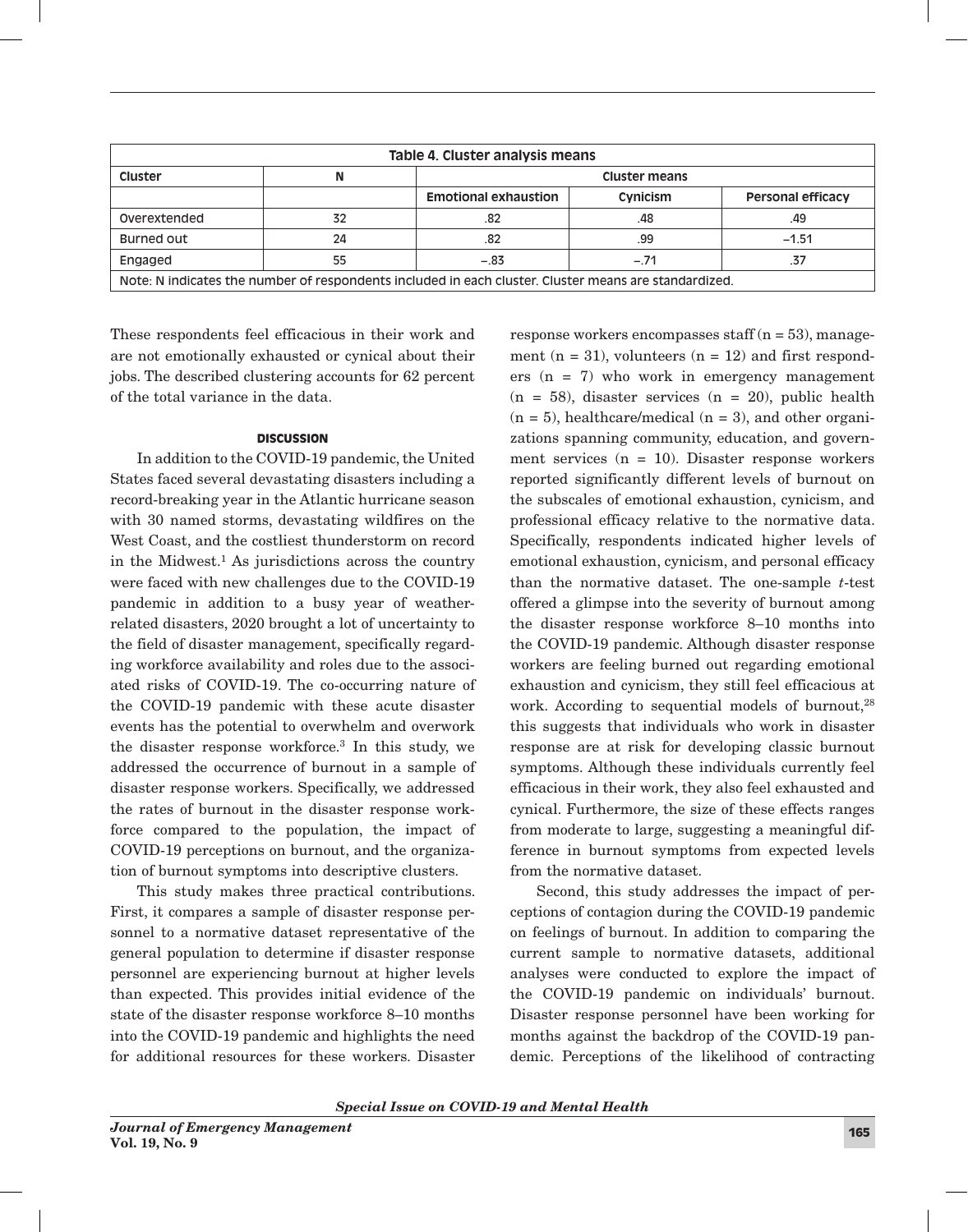COVID-19 were related to increased feelings of emotional exhaustion and cynicism. This provides complementary evidence that concerns about the COVID-19 pandemic may be exacerbating workers' burnout. An initial study addressing burnout among healthcare professionals found that exposure to COVID-19 patients and a lack of personal protective equipment (PPE) were related to higher levels of burnout.<sup>11</sup> Broadening this study, the current findings suggest that perceptions of contracting COVID-19 or other infectious diseases may be related to the increased burnout; therefore, implementing worker protection (PPE, safety protocols, etc.) is paramount.37

Finally, this study uses unsupervised machine learning to conduct a *k*-means cluster analysis to examine the patterns of burnout in the sample. The *k*-means cluster analysis will subset the observed sample into groups that maximize the within-group similarity while also maximizing the between-group differences, allowing for descriptive groups to emerge to more robustly characterize the burnout experience of the disaster response workforce. The analysis indicates three overarching clusters for the sample of disaster response personnel: engaged, overextended, and burned out. Approximately 50 percent of the sample indicated that they were engaged with their work. These individuals report low levels of emotional exhaustion and cynicism and high levels of personal efficacy. This suggests that despite the COVID-19 pandemic, a substantial proportion of the disaster response workforce is still thriving. The overextended cluster describes individuals who can be considered of high risk for burnout; they are high on emotional exhaustion and cynicism, but still feel efficacious in their work. According to sequential models of burnout development, emotional exhaustion and cynicism tend to develop comparatively early in response to chronic job demands. However, decreased personal efficacy will eventually develop over time. Twentynine percent of the sample was categorized as overextended. Finally, the burnout cluster describes individuals who fit the traditional profile for burnout; they are high on emotional exhaustion and cynicism and low on personal efficacy. Although this cluster was composed of the smallest number of individuals

 $(N = 24)$ , it is still a surprisingly large proportion of the sample (20 percent). This indicates that approximately 50 percent of the disaster response workforce is burned out or at risk for burnout during the COVID-19 pandemic.

## LIMITATIONS AND FUTURE DIRECTIONS

A limitation of this research is that the generalizability of the findings is constrained by the snowball sampling recruitment methodology. Additionally, because respondents were self-selected, the sample could be missing disaster response personnel who are experiencing extreme burnout. This could mean that burnout is more severe than what is reported here. This gap is important to recognize because burnout research has not focused on the disaster workforce, but mainly on healthcare workers.

Furthermore, the generalizability of these findings is limited, in part, by the representativeness of the sample, which is primarily composed of White males with extensive educational and professional experience. While this lack of diversity is typical of the disaster response workforce generally,<sup>38,39</sup> additional study is needed to explore the role of burnout in diverse samples. In particular, 2020 has been characterized by the largest racial justice protests in a generation.40 Coupled with the racial and ethnic health disparities during the COVID-19 pandemic.<sup>41</sup> diverse groups may experience disproportionate levels of burnout that are not captured by the current sample. Future study should begin to address the impact of burnout in diverse populations, such as gender, race, ethnicity, sexual orientation, years of experience, income, and education levels.

Future research should also focus on strategies to prevent and reduce burnout among disaster response workers. Initial study has begun to explore different profiles of burnout, suggesting that different profiles of burnout may benefit from different interventions. 26 For the disaster response workforce, this suggests that different interventions may be needed to address individuals who are burned out or those who are overextended. Moreover, additional study is needed to address the contributing factors to high levels of burnout among the disaster response workforce as well as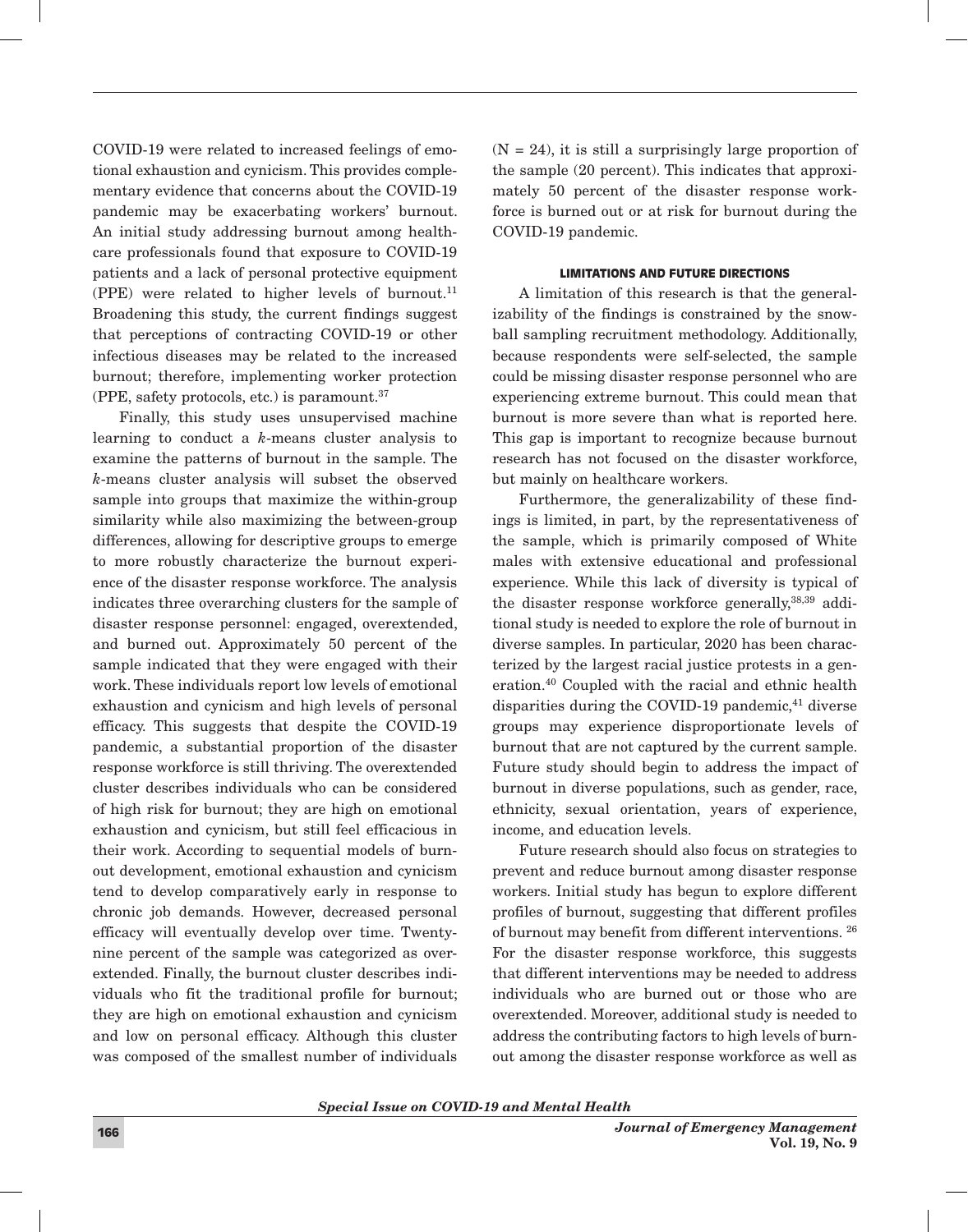the characteristics of those who continue to report high levels of engagement despite the demands to inform planning, prevention, and intervention efforts.

## **CONCLUSION**

Disaster response personnel have been working behind the scenes to respond to the COVID-19 pandemic amid a record-setting year for disasters. Findings from this study indicate that while many respondents are still engaged with their work, half are burned out or overextended. As the pandemic moves into a new phase with vaccination distributions, it is important to recognize the toll of the cooccurring pandemic regarding ongoing expectations for managing this public health emergency along with the response to acute hazard events on the disaster response workforce. Additional study is needed to identify critical opportunities for interventions to minimize the risk of burnout and protect the health of disaster response workers.

Kelsey L. Merlo, PhD, Department of Psychology, University of South Florida, Tampa, Florida. ORCID: https://orcid.org/0000-0002-1413-7089.

Kayla C. Jones, MA, Department of Anthropology, University of South Florida, Tampa, Florida.

Katrina M. Conen, BA, Department of Psychology, University of South Florida, Tampa, Florida. ORCID: https://orcid.org/0000-0001-9237-1439.

Elizabeth A. Dunn, MPH, CPH, College of Public Health, University of South Florida, Tampa, Florida. ORCID: https://orcid.org/0000-0002- 3638-0821.

Blake L. Scott, MPH, College of Public Health, University of South Florida, Tampa, Florida. ORCID: https://orcid.org/0000-0001-6881-608X.

Jennifer Marshall, PhD, MPH, CPH, College of Public Health, University of South Florida, Tampa, Florida. ORCID: https://orcid.org/0000-0003- 3907-7729.

#### **REFERENCES**

1. National Oceanic and Atmospheric Administration: Record number of billion-dollar disasters struck U.S. in 2020. Published January 8, 2021. Available at *https://www.noaa.gov/stories/ record-number-of-billion-dollar-disasters-struck-us-in-2020*. Accessed February 8, 2021.

2. FEMA.gov.: FEMA led historic pandemic response, supported record number of disasters in 2020. Available at *https://www.fema. gov/press-release/20210111/fema-led-historic-pandemic-responsesupported-record-number-disasters-2020*. Accessed April 16, 2021.

3. Demerouti E, Bakker AB, Nachreiner F, et al.: The job demandsresources model of burnout. *J Appl Psychol*. 2001; 86(3): 499.

4. Maslach C, Schaufeli WB, Leiter MP: Job burnout. *Annu Rev Psychol*. 2001; 52(1): 397-422. DOI:10.1146/annurev.psych.52.1.397. 5. Azoulay E, De Waele J, Ferrer R, et al.: Symptoms of burnout in intensive care unit specialists facing the COVID-19 outbreak. *Ann Intensive Care*. 2020; 10(1): 110. DOI:10.1186/s13613-020-00722-3. 6. Barello S, Palamenghi L, Graffigna G: Burnout and somatic symptoms among frontline healthcare professionals at the peak of the Italian COVID-19 pandemic. *Psychiatry Res*. 2020; 290: 113129. DOI:10.1016/j.psychres.2020.113129.

7. Bradley M, Chahar P: Burnout of healthcare providers during COVID-19. *Cleve Clin J Med*. Published online 2020. DOI:10.3949/ ccjm.87a.ccc051.

8. Dimitriu MCT, Pantea-Stoian A, Smaranda AC, et al.: Burnout syndrome in Romanian medical residents in time of the COVID-19 pandemic. *Med Hypotheses*. 2020; 144: 109972. DOI:10.1016/j. mehy.2020.109972.

9. Dinibutun SR: Factors associated with burnout among physicians: An evaluation during a period of COVID-19 pandemic. *J Healthc Leadersh*. 2020; 12: 85-94. DOI:10.2147/JHL.S270440.

10. Matsuo T, Kobayashi D, Taki F, et al.: Prevalence of health care worker burnout during the coronavirus disease 2019 (COVID-19) pandemic in Japan. *JAMA Netw Open*. 2020; 3(8): e2017271. DOI:10.1001/jamanetworkopen.2020.17271.

11. Morgantini LA, Naha U, Wang H, et al.: Factors contributing to healthcare professional burnout during the COVID-19 pandemic: A rapid turnaround global survey. *PLOS ONE*. 2020; 15(9): e0238217. DOI:10.1371/journal.pone.0238217.

12. Sasangohar F, Jones SL, Masud FN, et al.: Provider burnout and fatigue during the COVID-19 pandemic: Lessons learned from a high-volume intensive care unit. *Anesth Analg*. Published online April 20, 2020. DOI:10.1213/ANE.0000000000004866.

13. Shah K, Chaudhari G, Kamrai D, et al.: How essential is it to focus on physician's health and burnout in coronavirus (COVID-19) pandemic? *Cureus*. 2020; 12(4). DOI:10.7759/cureus.7538.

14. Talaee N, Varahram M, Jamaati H, et al.: Stress and burnout in health care workers during COVID-19 pandemic: Validation of a questionnaire. *J Public Health*. Published online June 6, 2020. DOI:10.1007/s10389-020-01313-z.

15. Wu Y, Wang J, Luo C, et al.: A comparison of burnout frequency among oncology physicians and nurses working on the frontline and usual wards during the COVID-19 epidemic in Wuhan, China. *J Pain Symptom Manage*. 2020; 60(1): e60-e65. DOI:10.1016/j. jpainsymman.2020.04.008.

16. World Health Organization: *International Statistical Classification of Diseases and Related Health Problems, 11th Revision*. Geneva: World Health Organization, 2020.

17. Ehring T, Razik S, Emmelkamp PMG: Prevalence and predictors of posttraumatic stress disorder, anxiety, depression, and burnout in Pakistani earthquake recovery workers. *Psychiatry Res*. 2011; 185(1): 161-166. DOI:10.1016/j.psychres.2009.10.018.

18. Kroll A, Remington CL, Awasthi P, et al.: Mitigating the negative effects of emotional labor: A study of disaster response and recovery workers after the 2010 Haiti earthquake. *Governance*. 2021; 34(1): 87-106. DOI:10.1111/gove.12476.

19. Kuntz JR, Näswall K, Bockett A: Keep calm and carry on? An investigation of teacher burnout in a post-disaster context. *N Z J Psychol Online*. 2013; 42(2): 57.

20. O'Toole VM: "Running on fumes": Emotional exhaustion and burnout of teachers following a natural disaster. *Soc Psychol Educ*. 2018; 21(5): 1081-1112. DOI:10.1007/s11218-018-9454-x.

21. Suzuki Y, Fukasawa M, Obara A, et al.: Burnout among public servants after the Great East Japan Earthquake: Decomposing

*Special Issue on COVID-19 and Mental Health*